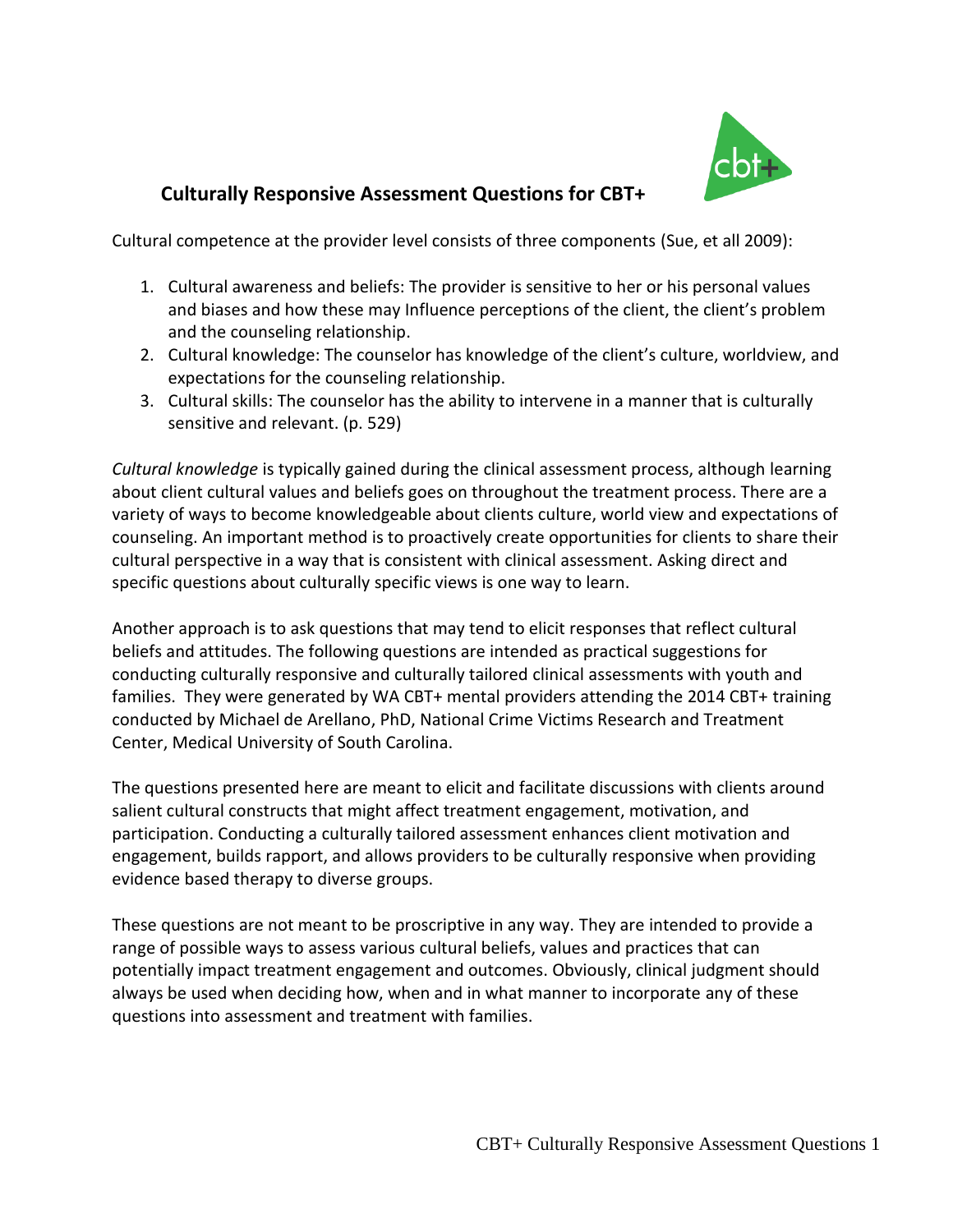# **Child Rearing Practices/Parenting**

## *Questions for Caregivers:*

- What shapes your parenting decisions?
- How do your values or beliefs shape your parenting decisions?
- What are some things you do as a parent that are the same as what your parents did? What are some things you do differently from your parents?
- What was/is it like to grow up in your family? How has this affected your view of parenting and family now?
- In your family, who is responsible for childrearing and care?
- Who is the leader in your family? What makes that person the leader?

### *Questions for Children:*

- What are your responsibilities in your home?
- What are you expected to take responsibility for in terms of your brothers and sisters?
- What are the rules in your house? What are you allowed to do on your own?
- What are the differences between you and your parents about what is expected of the kids in your family?
- What kind of things do you want to do that your parents disagree with? Or what things do your parents do that you disagree with?

## **Gender Roles**

### *Questions for Caregiver and Children/Youth*

- What are the different duties family members have in your family? The mother? The dad? The kids?
- Who is the "boss" or, who is in charge in your family? What are the responsibilities of the "boss'? What would you change if you were the boss?
- How are decisions made in your family? What's the process?
- Who is responsible for the providing, protecting and taking care of family members?
- Are there differences in what males and females are expected to do?

### **Acculturation Migration/Immigration History**

*Questions for Caregivers and Children/Youth*

When did you/your family come to the area?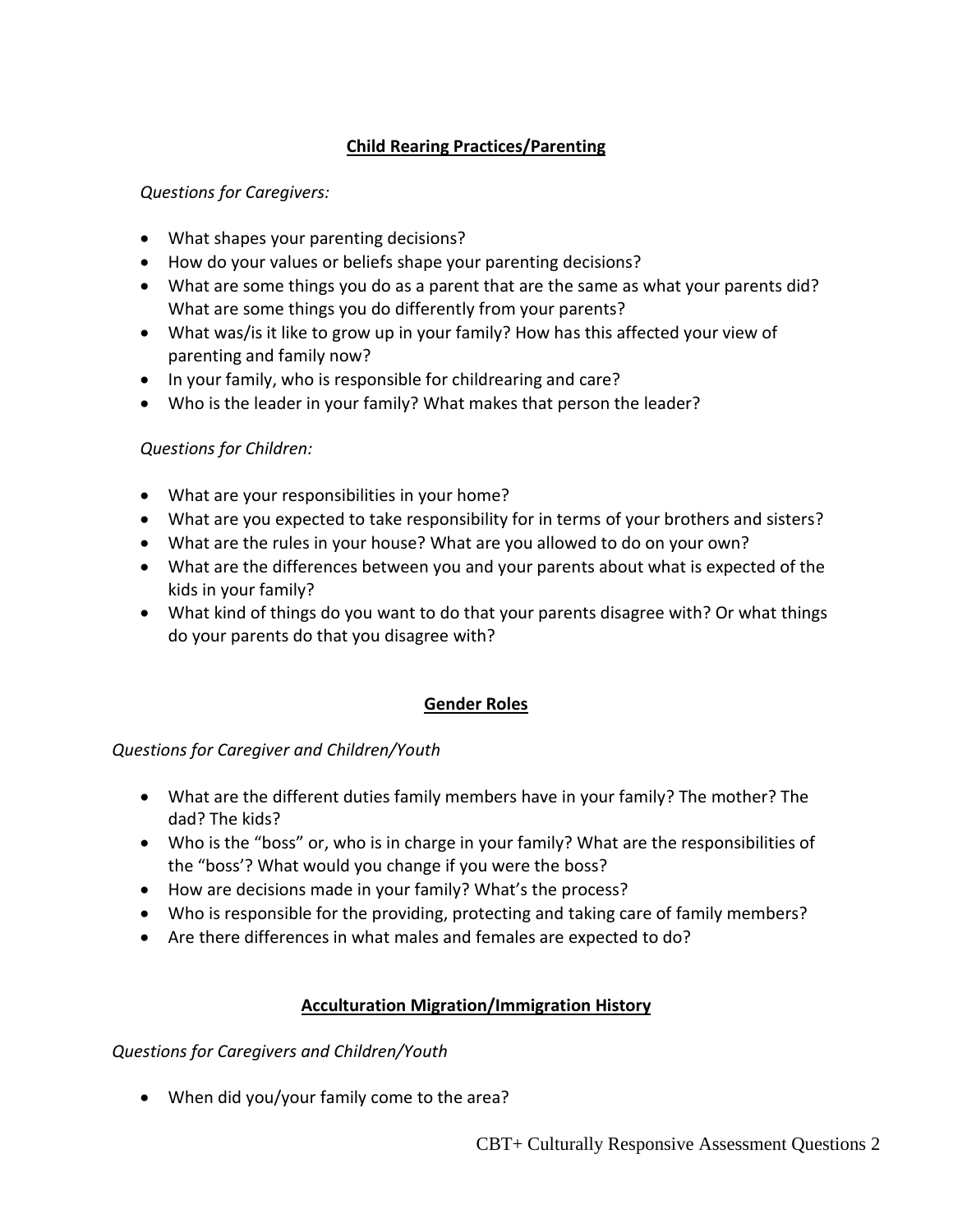- Where were you born? What area are you from?
- What countries does your family come from?
- How long have *you* lived here? What brought you here?
- What was it like to grow up in your home country?

### **Family /Community Focus**

#### *Questions for Caregivers and Children/Youth*

- Tell me about the traditions/celebrations/rituals your family participates in.
- What times of the year or for what purposes does your family get together?
- What are some special things you like to do with your family?
- Do your beliefs match those of your family? If so, how? If not, how are they different?
- What holidays or other celebrations do you celebrate as a family? Are they more traditional or are they more American celebrations?
- What is your role in your family?
- What are your favorite foods and when do you eat them?
- What does a typical day at your house look like?
- If I were to walk into your home, what would I see, hear, smell?
- What do you like best about where you live? Why?
- What are some things you do together with your family?
- What are your strong points? What are the things you like in your family? What are the things you don't like in your family?
- Is there anything you would change about your family traditions or practices?
- Where does everybody sleep in your family? Where do you sleep?
- Are you a part of any larger communities? Which communities? What do you get out of being part of the different communities?
- What is important for me to know about how you grew up?
- What's it like in your neighborhood? Do you get along or feel welcome by neighbors? Tell me about that.
- What are some important activities that you and your grandparents do together?

### **Discrimination Experiences**

### *Questions for Caregivers and Children/Youth*

- Have you ever been treated poorly because of your beliefs/ethnicity/race, etc.? What are some of the ways your have been treated poorly?
- Have you ever felt different from others because of your beliefs/ethnicity/race, etc. What are some of the ways you felt different?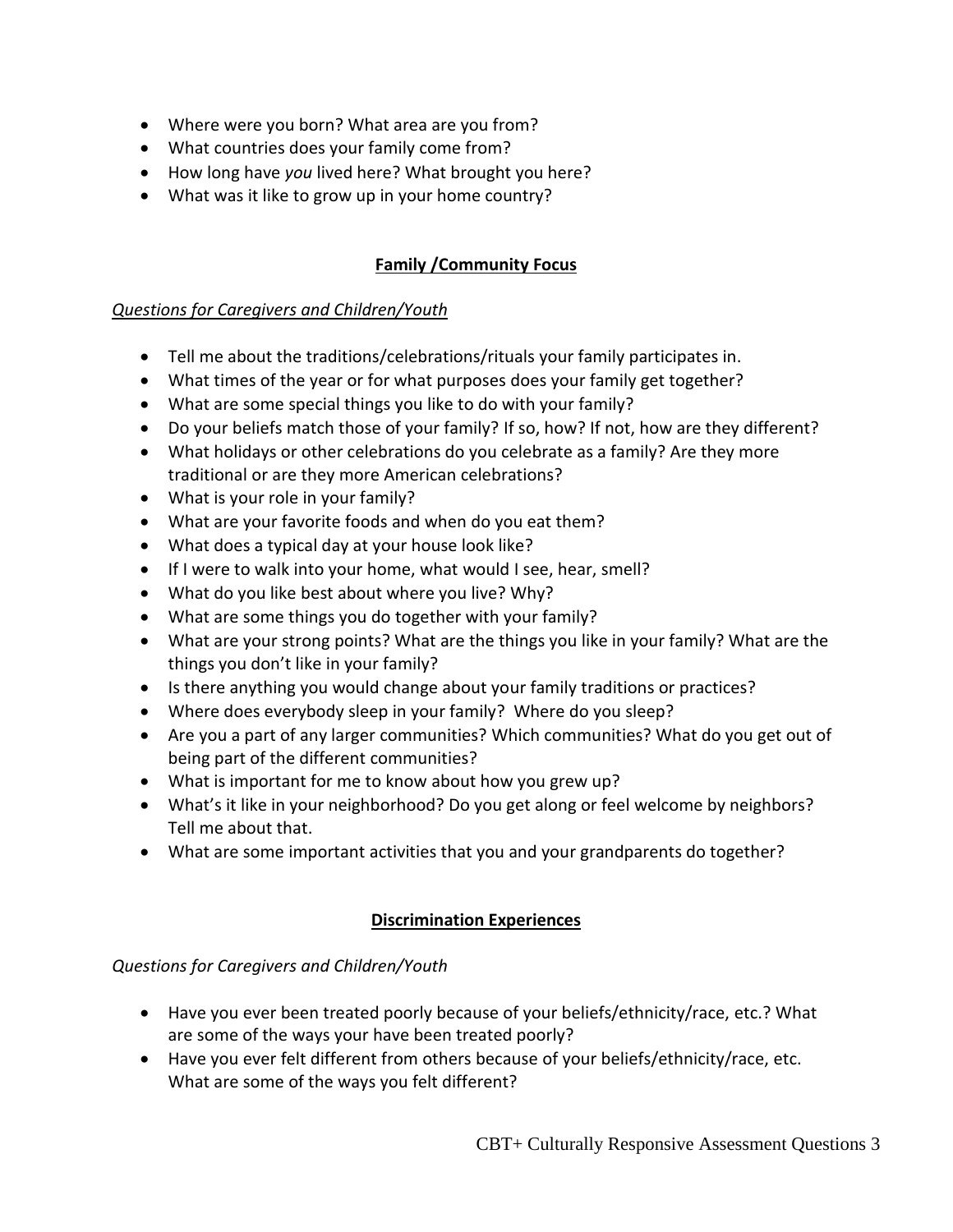What are some wrong assumptions people have made about you or your family that has caused problems?

## **Religious/Spiritual Beliefs and Practices**

*Questions for Caregivers and Children/Youth*

- What kinds of spiritual or religious beliefs are important to you and your family?
- Do you feel part of a religious/spiritual community? What would you like to tell me about that?
- Do you have any favorite holidays/traditions/celebrations? Which ones are the most important for your family, and why?
- What religious or spiritual practices do you follow?
- Do you go to church? Tell me about going to church
- Do you pray? What are your beliefs about prayer?
- How do your beliefs affect your daily life?
- Where is God in all of this?

## **Views of Mental Health and Mental Health Treatment**

*Questions for Caregivers and Children/Youth*

- How would people in your family explain what you're going through right now and why you (your child) are getting counseling?
- Has anyone in your family been in counseling before? What do you know about it?
- Does your culture have a perspective on mental health therapy or counseling?
- Where do you or your family get help/support when a family member is having a hard time?
- When there are troubles and needs in your family, what do you do? Who do you turn to for help?
- What does mental health therapy or counseling mean to you?
- Have you and anyone in your family been in counseling before? What was that like?
- What is your idea about what happens in counseling?
- What are things your culture does that help with your sadness, anxiety, bad experiences or other troubles?
- What were things you did in your country that helped with your sad feelings and distress? What ideas do you have for what would work in this country?
- Who is the main person you go to if you want help or want to talk about something important?
- Who keeps you feeling strong and supported?
- What helps you feel more comfortable to talk about difficult things?